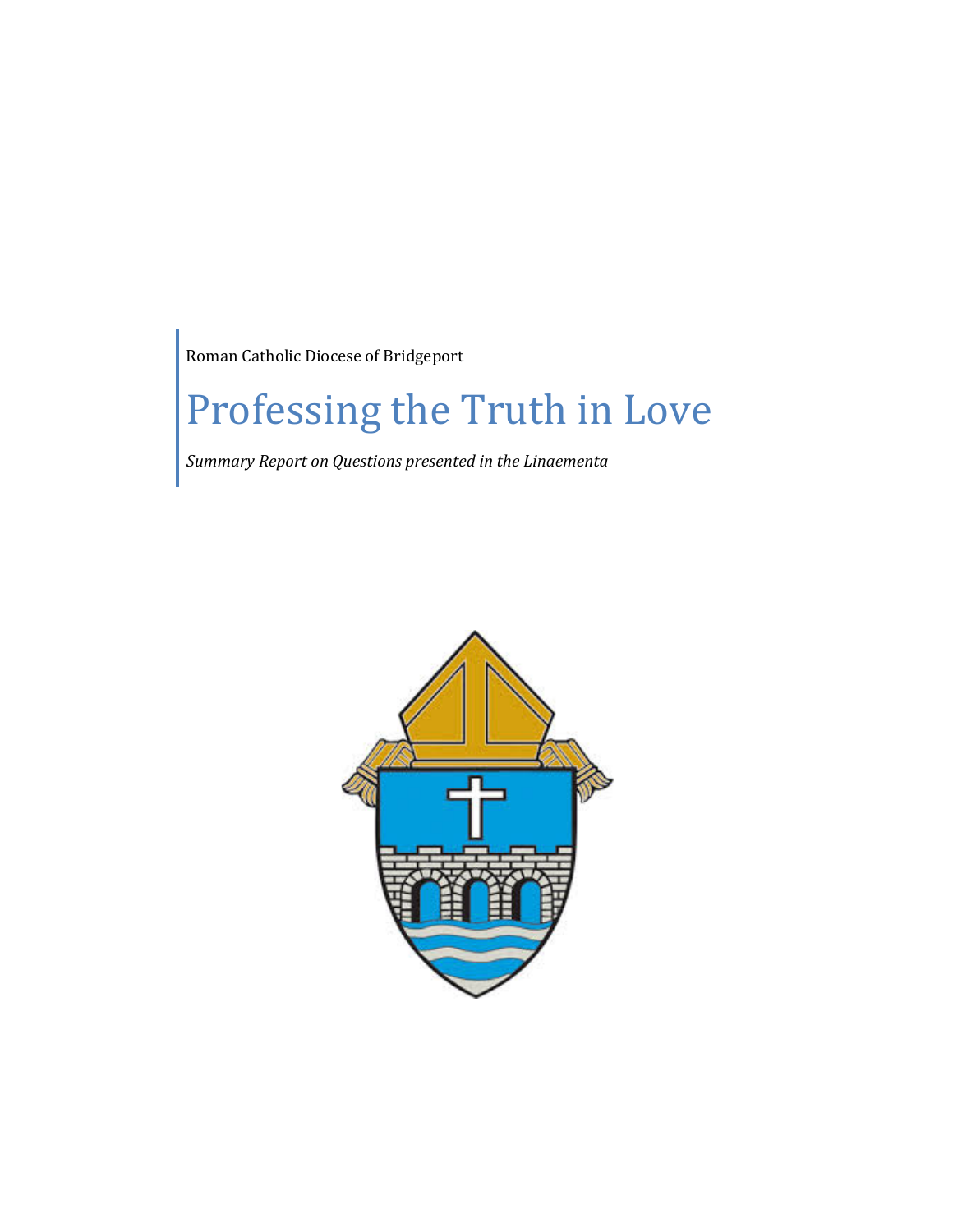Professing the truth in love appears to be both the challenge and the lens through which the solutions to the myriad of foundational challenges related to marriage and family in the  $21<sup>st</sup>$  century can be explored. In response to the call from the Holy See to obtain the pulse of the hearts and minds of the faithful in response to the *Lineamenta* document for the upcoming Synod on the Family, the Diocese of Bridgeport distributed a survey of the questions presented in the *Lineamenta* to the faithful, via their representatives as delegates to the Fourth Diocesan Synod. The following narrative is intended to provide a summary of the responses to that survey, which could be classified most broadly under three distinct, yet cooperative themes. First is *Education & Formation*, which covers the more specific ideas of developing within the church a greater understanding of the challenges we face, relying more heavily on faith formation as a tool to combat those challenges, and improving the pastoral formation of ordained clergy. Second is *Evangelization*, which encompasses a greater passion for true and more active evangelical outreach to those who have the most need among us and increasing the availability of direct access to support for those both within and outside of our parish communities. Finally, there is identified is the need for *Greater Pastoral Collaboration*, which must include the laity supporting one another, as well as greater collaboration between the laity and the ordained clergy, and a collaborative approach to our largest challenges from parish to parish, as well as between parishes and diocesan organizations.

In most regards, the conversation must begin within the framework of education and formation. First and foremost, *the Church must understand the myriad of challenges that are related to marriage and family*. This begins with an understanding that these challenges are intricate and cut deep into the foundations that support the great institutions of marriage and family. While the Church understands that there are specific challenges with regards to marriage and family in the 21<sup>st</sup> century, there is a belief that there is a lack of understanding as to the root and fundamental causes of these challenges, each of which requires its own exploration and solutions.

Once the challenges directly related to the foundations of these institutions are authentically identified, then the formation of the faithful can begin. The most prevalent themes of the responses is a necessity to adopt a "before it's too late" mentality towards formation. Indeed, the vast majority of programs and initiatives related by respondents, both as current undertakings within parishes and solutions going forward, center around an active theological and pastoral formation of the faithful, with a particular focus on the continuous formation of the confirmed. Still, there remains an understanding that *the formation of the young church in the theological, doctrinal, and scriptural foundations of marriage and family in the Catholic tradition is of the utmost importance* for two distinct reasons. First, pre-Cana and marriage preparation, for example, are too late to instill in someone an understanding and trust in the sacramental nature of marriage, and the subsequent effects of that understanding on family life as a small Christian community. To form the Christian faithful in the connection of the love of one another to the love of God is of an importance that cannot be understated. Moreover, many faithful identified religious education programs and youth ministry as the primary source of outreach and service within their parish communities to the disenfranchised and marginalized of our community and society.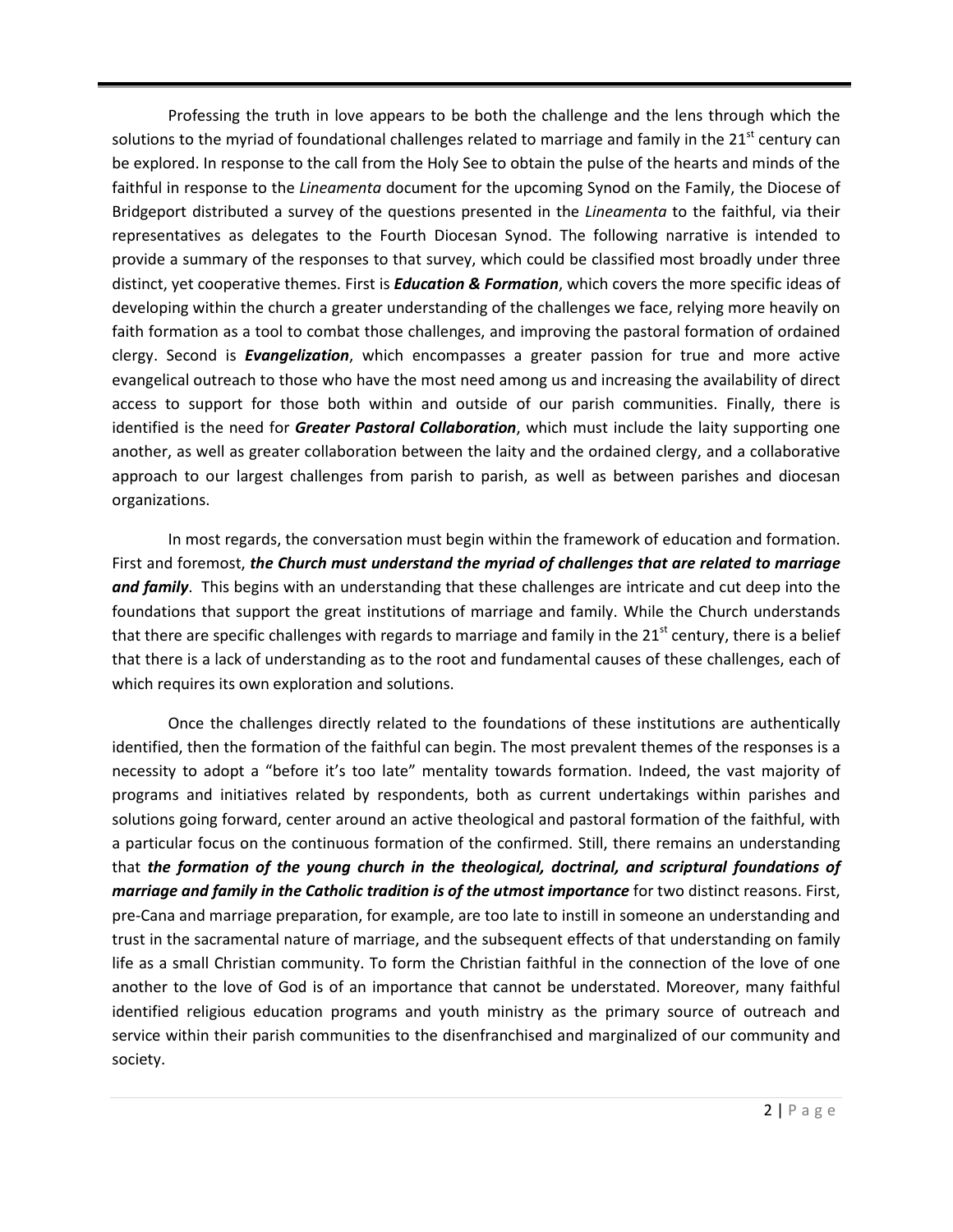In cooperation with the formation of the faithful, there is also a call for a shift in the paradigm of formation for the ordained clergy, both of priests and deacons. *The call is for a more robust and effective pastoral formation for clergy*. The current perception is that, particularly in the areas of marriage and family, while clergy possess the doctrinal knowledge of the church's teachings in these areas, they lack the pastoral experience and formation to apply that knowledge to everyday situations their parishioners and community members may be facing. Further, there is a perception that among the four pillars of formation (intellectual, spiritual, human, and pastoral), the pillar of pastoral formation seems to be the weakest. The challenge that faces the pastoral formation of clergy the most is how to better balance the doctrinal message with the method and manner in which that message is delivered.

St. James tells us in his epistle that, "Faith without works is dead" (James 2:17). In this mindset, so too is formation in the faith without a corresponding increase in the evangelization and the application of the knowledge gained in formation. Most importantly, there is an understanding among the faithful that there must be *a greater initiative to reach out to those who are disenfranchised from the Church*, for a myriad of reasons. The faithful have responded that some of the most successful programs include not only creating a welcoming atmosphere within a parish or faith community, but more importantly actively inviting the faithful and those who have turned away from the Church into that welcoming community. *The challenges of modern society are such that there is a constant barrage of teachings that are discordant with the Catholic faith and an authentic life in Christ*. With that in mind, there is a strong desire to see an increased and intentional outreach to combat such a barrage, instead of waiting for people to come to us. More often than not in recent times, the Church has been on the defensive and responding to inaccurate claims about the applications of the teachings of Christ in contemporary times.

However, in correspondence with Pope Francis' exhortation to be missionary disciples, there is a need to increase *outreach directly to those in need*, before they come to seek our assistance. Such an outreach has to include an increase in direct services to those who are experiencing financial difficulties which can put increased stress on the living of an authentically Christian family life. Many respondents included as an example a fund that has been set aside for parishioners who are experiencing financial difficulties. A small gesture, but one that can have profound implications, not only in the service of one another as brothers and sisters in Christ, but also in strengthening the bonds of individual families, while strengthening the bonds of the parish family.

In that same vein is the need for greater pastoral collaboration in order to adequately address all of the issues that are directly related to marriage and family life. The first opportunity for *increased collaboration is among parishioners* themselves. Many respondents believe that there is a tremendous potential for effective assistance in providing the opportunity for great Christian couples and families to share their stories with others and even take an active role in the leadership of preparation programs for marriage and baptisms. As the pilgrim church on earth, we often look to those who have gone before us, the Communion of Saints, for example and support in living lives of Christian virtue. But we also know that there are those among us who have already been able to begin living lives of virtue, and we